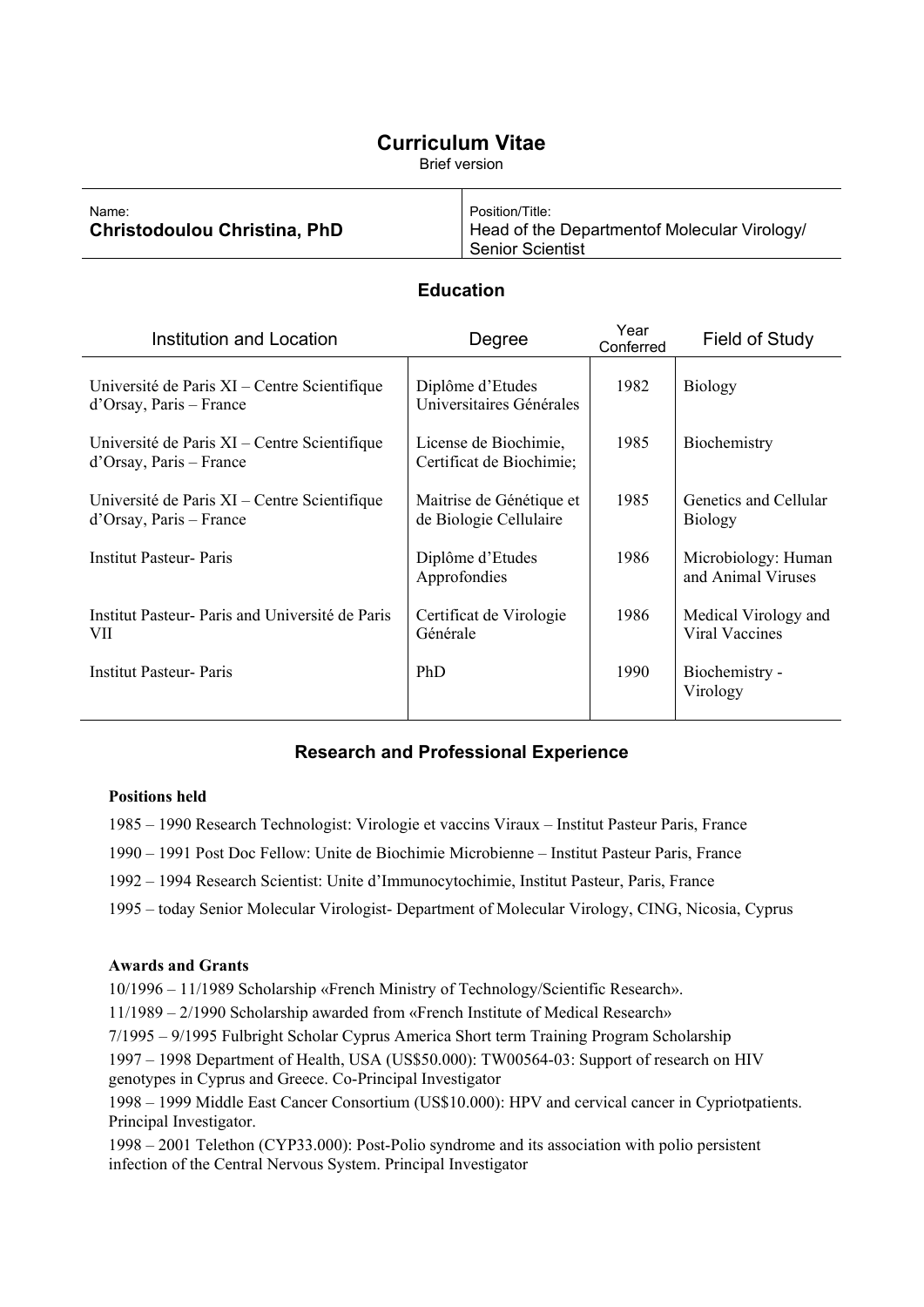1999 – 2001 Telethon (CYP33.000): Research on BRCA1 mutations in Cypriot breast cancer patients. Co-Principal Investigator.

2001 Government annual funding (CYP100.000) Characterization of viral agents responsible for meningitis epidemics in Cyprus. Principal Investigator

2002 Government annual funding (CYP60.000) Characterization of viral agents responsible for meningitis epidemics in Cyprus. Principal Investigator

2003 - 2006 Government annual funding (CYP60.000/annually). Characterization of viral agents responsible for meningitis epidemics in Cyprus. Monitoring viral spread. Principal Investigator

2006- today Government annual funding (Euros 85.000/annually). Characterization of viral agents responsible for meningitis epidemics in Cyprus. Monitoring viral spread. Principal Investigator

2003 – 2006 National Multiple Sclerosis Society.(US\$241.065): Herpesviruses as possible etiology for multiple sclerosis. Principal Investigator

2005 – 2007 Research Promotion Foundation (CYP60,000): Contribution in Polio eradication by monitoring potential presence of polio in sewages. Principal Investigator

2006 – 2008 Research Promotion Foundation (CYP141,700): Contribution in the improvement of public health through monitoring of the potential presence of enteroviruses and adenoviruses in swimming pool waters. Program Coordinator

2006 – 2008 Research Promotion Foundation, Bilateral cooperations (CYP13,800): Monitoring the viral contamination of Cypriot and Cretan shores: Identification of Hepatitis A in sea water. Principal Investigator

2009-2010 Research Promotion Foundation. PENEK (45,000.Euro): Molecular Typing of Enteroviruses causing Viral Meningitis and other Infections in Cyprus. Principal Investigator.

2009 – 2011 Research Promotion Foundation (Eur 160000): Helicobacter pylori in Cyprus: Characteristics and Implications. Principal Investigator.

2011 – 2013 Research Promotion Foundation (Eur179.960): Gene therapy for CMT1X inherited demyelinating neuropathy. Co-Investigator

2011-2013 Research Promotion Foundation (Eur179,430): Epidemiology of respiratory viruses causing acute respiratory tract infections in Cypriot children.

2012 – 2014 European Leukodystrophies Association (Eur194.000): Gene therapy for hypomyelinating leukodystrophy. Co-Investigator

2013 – 2015 Muscular Dystrophy Association (\$280.945): Developing gene therapy for inherited neuropathy. Co-Investigator

### **Research and Educational Experience**

- 1. Pasteur Institute, Paris: Medical virology & viral vaccines. Experience in virology research work. Supervising students (MSc).
- 2. Pasteur Institute, Paris: Bacterial Biochemistry. Experience in the expression of exogenous proteins in gram-positive bacteria. Educational activity – teaching biochemistry courses. Supervising students (PhD and MSc).
- 3. Pasteur Institute, Paris: Immunocytochemistry. Experience in biotechnology methods such as synthesis of artificial antibodies, preparation and characterization of hybridomas, and other immunology methods. Supervising students (PhD and MSc).
- 4. CING: Serology and molecular analyses of viral infections. Supervising students (PhD and MSc).

### **Current research programs**

A. Molecular study of persistent infection by neurotropic viruses.

- B. Monitoring viral agents responsible for viral meningitis in Cyprus.
- C. Monitoring viral agents responsible for respiratory infections in Cyprus.
- D. Herpesviruses as potential etiology of multiple sclerosis.
- E. Study of precise immunological markers specific in multiple sclerosis patients.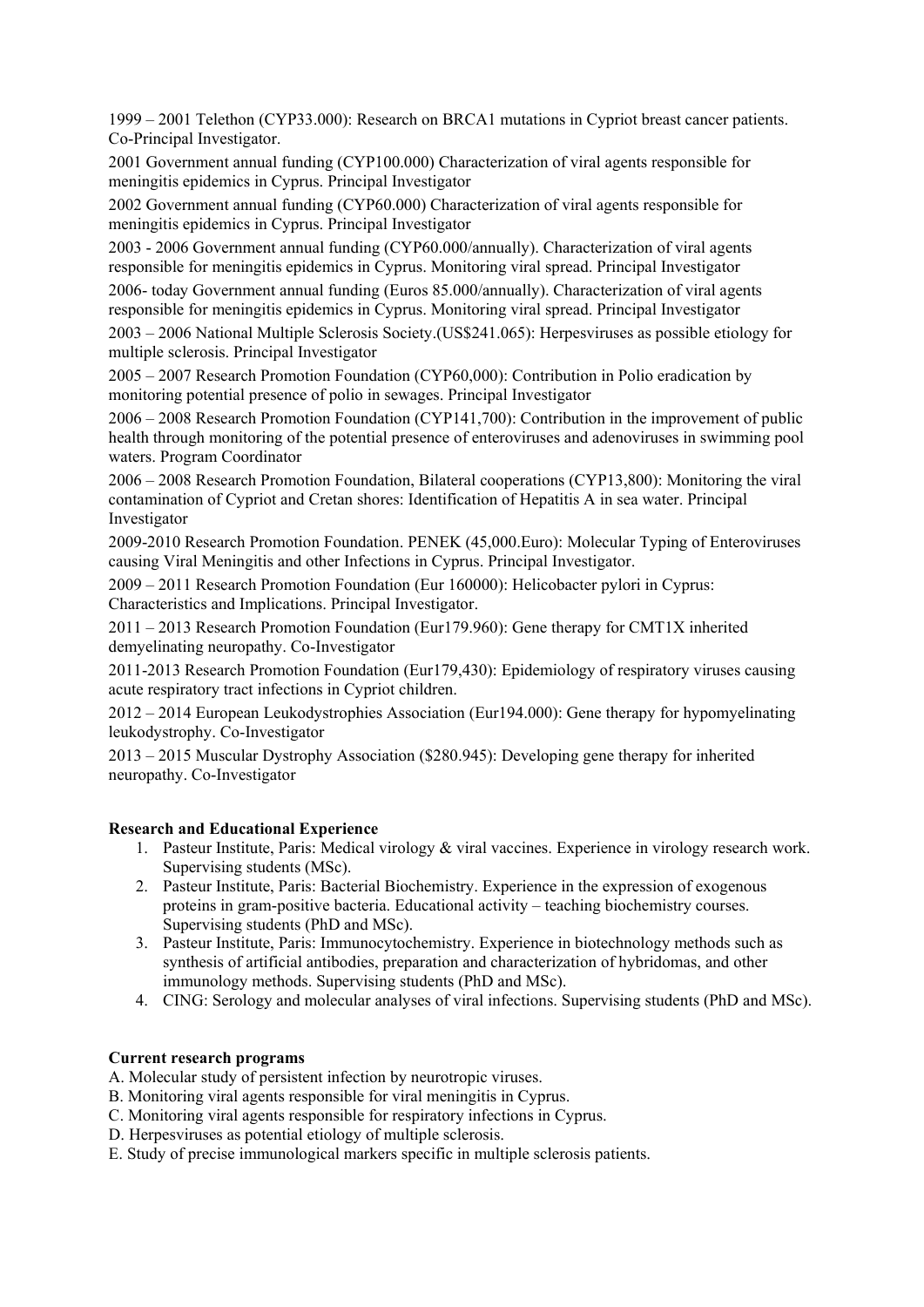## **Publications**

1) Colbere-Garapin F., **Christodoulou C**., Crainic R., Garapin A. C. Candrea. Addition of a foreign oligopeptid to the major capsid poliovirus protein. Proc.Natl.Acad.Sci., 1988, 85, 8668.

2) Couderc T., **Christodoulou C**. & Colbere-Garapin F. - Pathogenese de la poliomyelite et

neurovirulence du poliovirus. Neuro-Psy. 1989, 4, 496-504.

3) Colbere-Garapin F., **Christodoulou C**., Crainic R. & Pelletier I. - Persistent poliovirus infection of human neuroblastoma cells. Proc. Natl. Acad. Sci. USA, 1989, 86, 7590.

4) Couderc T., **Christodoulou C**., Horaud F., Kopecka H., Marsden S., Taffs L.F. & Crainic . Molecular pathogenesis of neural lesions induced by type 1 polio. J.Gen.Virol. 1989,70, 2907.

5) **Christodoulou C**., Pelletier I. , Colbere-Garapin F. - Genetic stability of poliovirus insertion mutants with a foreign oligopeptide on the capsid surface. Res. Virol., 1989, 140, 501-509.

6) **Christodoulou C**., Colbere-Garapin F., Macadam A., Taffs L.F., Marsden S., Minor P. & Horaud F. - Mapping of mutations associated with neurovirulence in monkey infected with Sabin 1 poliovirus revertants selected at high temperature. J. Virol., 1990, 64, 4922-4929.

7) Adib-Conquy M, Gilbert M., **Christodoulou C**. and Avrameas S. - Reactivity and structure of a mouse anti-F(ab()2 IgM. Comparaison of its variable region sequences with those of a structuraly close polyreactive natural IgM. Molec. Immunol., 1994, 31:555-562.

8) Adib-Conquy M, Gilbert M, **Christodoulou C**, Avrameas S. Bacterial secretion of the Fab fragment of a mouse monoclonal IgM that reacts with IgG variable regions. Protein Eng. 1995 Sep;8(9):859-63.

9) **Christodoulou C**, Poullikas M, Neumann AU, Kostrikis LG. Low frequency of CCR5delta32 allele among Greeks in Cyprus. AIDS Res Hum Retroviruses. 1997 Nov1;13(16):1373-4.

10) **Christodoulou C**. - Cervical Cancer and the role of HPV. European School of Oncology (ESO) Abstracts Book 1997.

11) **Christodoulou C**., Poullikas M., Newmann A.U. L.Kostrikis. Low frequency of CCR5 D32 allele among Greeks in Cyprus. AIDS Res. Hum. Retroviruses, 1997, 13 (16): 1373-1374.

12). Payelle-Brogard B, Ragimbeau J, Avrameas S, **Christodoulou C**. Immunoglobulin double isotypeproducing hybridomas isolated from an autoimmune (NZBxNZW)F1 mouse. Hybridoma.1998 17(3):289. 13) Hadjipanayis A, Hadjichristodoulou C, Kallias M, Sava K, Petsa A, Demetriadou K, **Christodoulou C**, Constantinou A, Sidera M. Prevalence of antibodies to hepatitis A among children and adolescents in

Larnaca area, Cyprus. Eur J Epidemiol. 1999 Nov;15(10):903-5.

14) **Christodoulou C** and L.T.Middleton. - Post-Polio Syndrome: is poliovirus persistence a possible aetiology? Acta Myologica ,1999, 6: 143-148.

15) Papageorgiou GT, Moce-Llivina L, **Christodoulou CG**, Lucena F, Akkelidou D, Ioannou E, Jofre J. - A simple methodological approach for counting and identifying culturable viruses adsorbed to cellulose nitrate membrane filters. Appl Environ Microbiol. 2000 . 66(1):194-8.

16) Hadjisavvas A, Neuhausen SL, Hoffman MD, Adamou A, Newbold RF, Kyriacou KC,

**Christodoulou CG**. - BRCA1 germline mutations in Cypriot breast cancer patients from 26 families with family history. Anticancer Res. 2001 Sep-Oct;21(5):3307-11.

17) Hadjisavvas A, Adamou A, O'Dowd Phanis C, Todd CM, Kitsios P, Kyriacou K, **Christodoulou CG**. Q356R and S1512I are BRCA1 variants that may be associated with breast cancer in a Cypriot family. Oncol Rep. 2002 Mar-Apr;9(2):383-6.

18) Hadjisavvas A, Mikellidou C, Zenios A, Zouvani I, Adamou A, **Christodoulou Ch**, Kyriacou K. Correlation between morphology, immunohistochemistry and molecular pathology in hereditary and sporadic breast cancer cases. Ultrastruct Pathol. 2002 Jul-Aug;26(4):237-44.

19) Karacostas D, **Christodoulou Ch**, Drevelengas A, Paschalidou M, Ioannidies P, Constantinou A and Milonas I. - CMV transverse myelitis in a non-immunocompromised patient. Spinal Cord. 2002; 40:145. 20) Zamba-Papanicolaou E, Christodoulou K, **Christodoulou C**, Kyriakidesl T, Middleton LT.

Hereditary motor neuronopathies. Rev Neurol (Paris). 2002 Dec;158(12 Pt 1):1220-4.

21) Hadjisavvas A, Charalambous E, Adamou A, **Christodoulou C**, Kyriacou K. BRCA2 mutations Cypriot patients with familial breast/ovarian cancer. Hum Mutat. 2003; 21(2):171

22) Hadjisavvas A, Charalambous E, Adamou A, Neuhausen SL, **Christodoulou CG**, Kyriacou K. Hereditary breast and ovarian cancer in Cyprus: identification of a founder BRCA2 mutation. Cancer Genet Cytogenet. 2004 Jun;151(2):152-6.